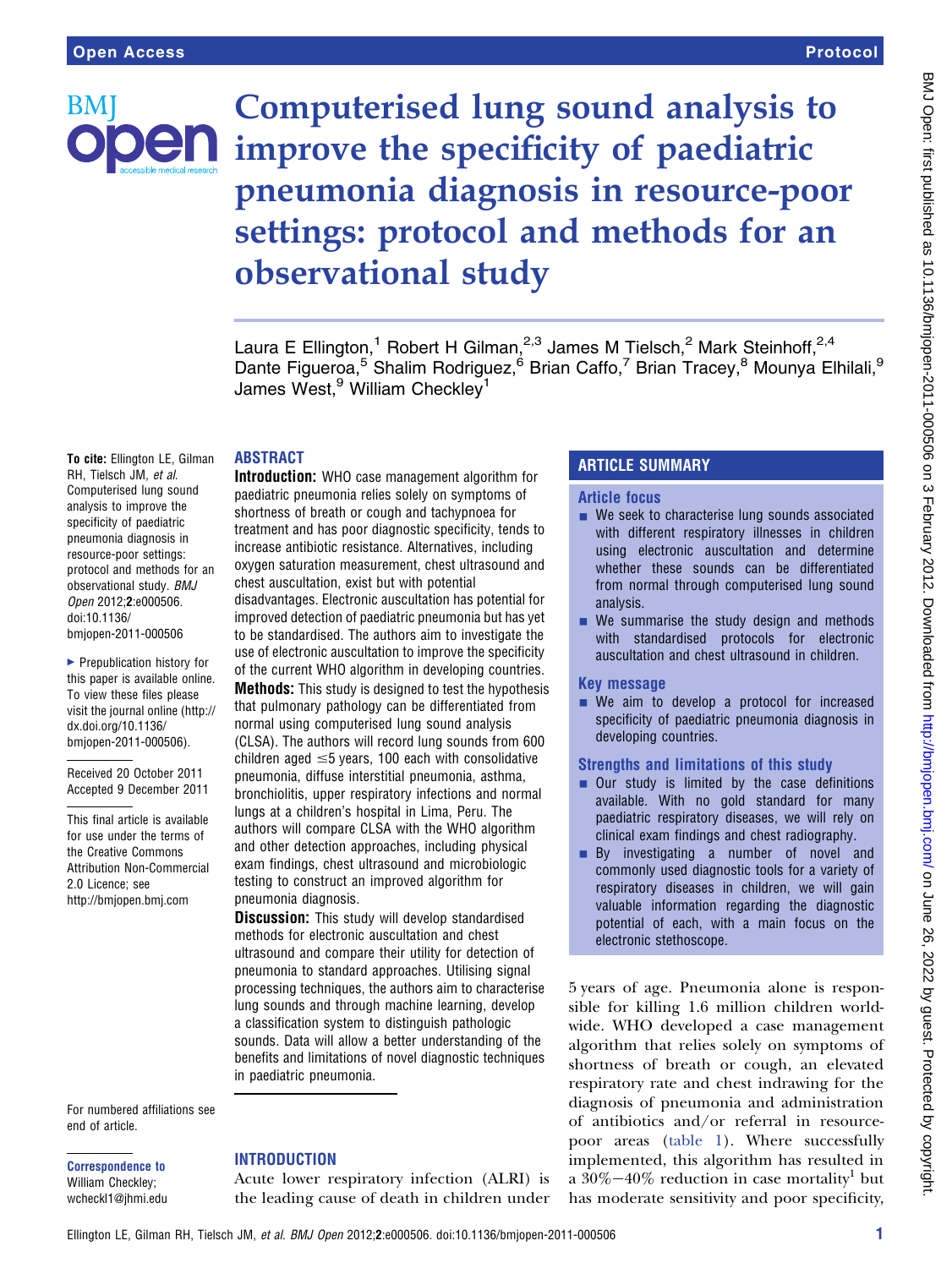ranging from  $16\%$  for children presenting with wheeze<sup>2</sup> and 49% for non-severe pneumonia to 95% for very severe pneumonia.<sup>3</sup> Hazir and colleagues demonstrated that over 80% of children with WHO-defined non-severe pneumonia had normal chest radiographs  $(CXR)^4$  and that the resulting case management was equivalent to no treatment in a randomised clinical trial, $5$  only further increasing concern for global antibiotic resistance.

Pneumonia is a pathological process resulting in fluidfilled alveoli, and while there are multiple potential aetiologies, most are infectious. Currently, there is no gold standard for detection of bacterial pneumonia requiring treatment. In areas where resources are readily available, chest radiography and clinical diagnosis serve as the standard of care for pneumonia detection, but these are not available in resource-poor settings around the world. Potential alternatives exist within aspects of the physical exam and imaging. Supplementing oxygen saturation measurements with the current WHO algorithm has been shown to increase specificity<sup>6</sup>; however, the normal range in healthy children varies with environmental factors like altitude.7 Another promising alternative for detection of paediatric pneumonia is lung ultrasound. Ultrasound has the advantage of gathering information from multiple angles and the ability to detect air-fluid differences that are present with pneumonia. Studies suggest that this technique may be more sensitive than radiography and has the added benefit of lack of radiation; however, these studies have all lacked power due to small sample size. $8-13$  Cost and availability of skilled ultrasound technicians may limit use in resourcepoor settings. Chest auscultation is a valuable tool for detection of respiratory pathology and is used widely in clinical practice. However, limitations include interlistener variability, subjectivity in the interpretation of lung sounds $14$   $15$  and lack of trained personnel in resource-poor settings. Electronic auscultation has the advantage of signal amplification and ambient noise

Table 1 WHO classification of acute lower respiratory infection in children presenting with cough and/or difficult breathing Number of pneumonia (cough and cold) Respiratory rate, breaths/minute  $<$ 50 (infants 2-11 months)  $<$ 40 (children 12-59 months) No lower chest indrawing Non-severe pneumonia Respiratory rate, breaths/minute  $>50$  (infants  $2-11$  months)  $>40$  (children 12-59 months) No lower chest indrawing Severe pneumonia Lower chest indrawing  $\pm$  rapid breathing Very severe pneumonia At least one of the following: Unable to feed **Convulsions** Lethargic Stridor at rest Clinically severe malnutrition

reduction leading to increased signal-to-noise ratio along with its independence on human ear sensitivity to different acoustic frequencies. Furthermore, through computerised lung sound analysis (CLSA), this diagnostic method results in discrete values from a final reading, thereby facilitating standardisation. With advancement in electronic stethoscopes and CLSA, there is great potential for improved diagnosis of paediatric pneumonia where multiple diagnostic tools are not readily available.

In acoustic signal processing, the two commonly studied lung sounds are crackles and wheezes, which constitute unique temporal and frequency characteristics. Crackles have been most commonly associated with pneumonia, whereas wheezes are often observed in patients with asthma and bronchiolitis.<sup>16</sup> According to the Computerised Respiratory Sound Analysis Guidelines, $^{17}$  the frequency of crackles is characterised in the spectrum of  $200-2000$  Hz, while wheezes have a frequency spectrum of  $100-1000$  Hz. Wheezes have continuous waveforms  $(>100 \text{ ms duration})$  with one or more tonal components and a dominant frequency >400 Hz during the expiratory phase. Crackles are short (<20 ms) non-periodic waveforms with transitory sharp peaks and broadband frequency content during midinspiratory phase. Time-frequency decomposition of lung sounds provides useful information in identifying and localising adventitious lung sounds in a patient.

Translating the CLSA characterisation of abnormal lung sounds to clinical practice has yet to be achieved. There are a few studies demonstrating potential, yet data are largely lacking, especially in the field of paediatrics. Our group conducted a systematic review and metaanalysis of studies using CLSA for the detection of a variety of respiratory disease in adults, which found an overall sensitivity and specificity of 80% and 85%, respectively, when compared with radiologically confirmed cases, with markedly limited results due to lack of quality and quantity of available data, as well as lack of standardisation.<sup>16 18–22</sup>

In this study, we seek to use electronic auscultation to record lung sounds of children with various clinical diagnoses, pneumonia (diffuse interstitial and lobar), asthma, bronchiolitis and upper respiratory infection (URI) in a tertiary care centre in Lima, Peru, and determine whether they can be differentiated from normal lung sounds using CLSA. In addition, we aim to compare with imaging modalities of chest radiography and ultrasound. We hypothesise that not only will the sounds profiles of each pulmonary disease pathology differ from normal, but due to unique characteristics of lung sounds associated with bacterial pneumonia versus asthma, bronchiolitis or URI, CLSA may allow differentiation of various acute lower respiratory disease processes. With this information in conjunction with additional basic clinical information (ie, temperature, respiratory rate, oxygen saturation), we believe that a much needed improvement in the detection and case management of paediatric pneumonia is possible.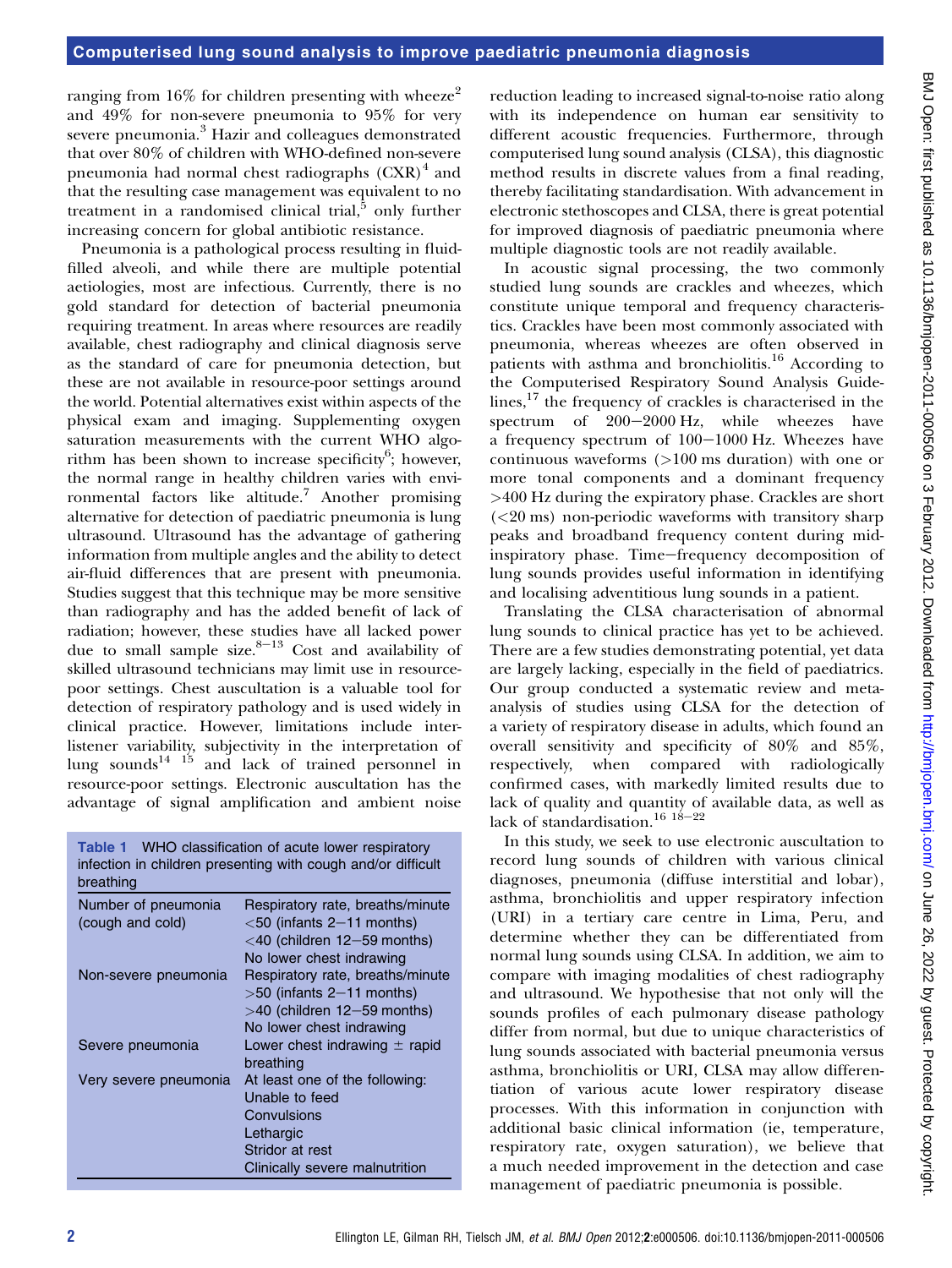### METHODS Study objectives

The primary objectives of this study are to characterise lung sounds associated with various clinical diagnoses, radiologically confirmed consolidative pneumonia and diffuse interstitial pneumonia, bronchiolitis, asthma and URIs, in a paediatric population, and to determine if these diagnoses can be differentiated from normal through automated lung sounds analysis and compare with modalities of imaging, current WHO algorithm for ALRI case management and microbiological testing. We then aim to develop a clinical protocol pairing electronic auscultation with a CLSA algorithm to aid in pneumonia diagnosis.

#### Study design

Our design will be a cross-sectional study of lung sounds and other diagnostic modalities from children 2 to 60 months of age presenting with a primary respiratory complaint to the Instituto Nacional de Salud del Niño, a tertiary care hospital in Lima, Peru. Informed consent from parents will be obtained in the emergency department (ED), asthma ward or pulmonary ward where all testing will be performed in a single visit. Parents will be asked to fill out a questionnaire, while the physician reports relevant aspects of the physical exam. Electronic auscultation will then be performed, following by imaging and collection of blood, respiratory, urine and stool samples.

During the initial phase, we will record lung sounds from 600 children from 2 to 59 months of age, 100 each with consolidative pneumonia, diffuse interstitial pneumonia, asthma, bronchiolitis, URIs and normal lungs. The second phase will consist of completing our testing set for external validity and comparing CLSA with the current WHO algorithm and other diagnostic tools such as physical exam findings, chest ultrasound and microbiologic testing in order to construct an improved algorithm for pneumonia diagnosis.

#### Study population

Children from 2 to 59 months of age presenting to the ED or in the asthma or pulmonary ward without a history of chronic lung disease, excluding asthma, or significant cardiac disease will be invited to participate in the study. Children with respiratory complaints will be invited to participate as potential cases, while those without respiratory complaints and no acute respiratory illness within 1 month of presentation will be invited to join the study as controls.

Children will be considered eligible if their parents or guardians are able to provide written informed consent, and they themselves do not require airway management or non-invasive ventilation. Children will be considered ineligible if they have chronic lung diseases other than asthma, such as cystic fibrosis, bronchiectasis and chronic lung disease of prematurity, or significant congenital heart disease. Patients will be considered ineligible post-consent if they were found to have more

than one active respiratory diagnosis upon further testing. Group classification also may be modified postconsent and further enrolment required depending on chest x-ray (CXR) final readings and microbiological testing for diagnosis.

#### Outcomes and case definitions

Because there is no gold standard for diagnosis, we aim to compare our results with common case definitions and clinical diagnoses by experienced physicians. Secondary outcomes will incorporate aetiology information from standard culture and molecular techniques; however, these additional data will not serve as the gold standard.

Pneumonia will be initially categorised upon clinical diagnosis by examining paediatricians at El Instituto Nacional de Salud del Niño and further characterised as consolidative or diffuse interstitial pneumonia given final CXR reading by blinded radiologists from the Johns Hopkins University. Asthma will be defined by the presence of wheeze on physical exam, history of asthma and improvement with bronchodilators. Bronchiolitis will be defined as the presence of wheeze and difficulty breathing on physical exam and viral symptoms (cough, rhinorrhoea), no history of asthma and little or no improvement with bronchodilators if attempted. URI will be defined as respiration rate  $\langle 50 \rangle$  breaths per minute and associated with one or more of the following: clear nasal secretions, sore or red throat or hoarseness.

#### Sample size

Our recruitment goal is 600 subjects, 100 each with consolidative pneumonia, diffuse interstitial pneumonia, asthma, bronchiolitis, URI and normal lungs. Sample size was powered to improve specificity of WHO algorithm upon the addition of electronic auscultation. To detect an improvement in diagnostic specificity from 50% (WHO algorithm for paediatric pneumonia) to 80% (CLSA and WHO algorithm) with 95% power and a of 0.05 between pneumonia and non-pneumonia cases, we require 70 patients per group in the training set. We will also recruit a test set consisting of an additional 30 patients per group (30% of total sample) to estimate areas under the curve for our diagnostic algorithm. Each group will be over-enrolled by 20 to account for post-consent ineligibility, for a total of 720.

#### Study organisation

A.B. PRISMA in Lima, Peru, and Johns Hopkins University in Baltimore, USA, will provide administrative oversight for the study. There will be a research coordinator at a central location in Lima, Peru, who will provide logistical support and management of the study team. Instituto Nacional de Salud del Niño will provide a team of study nurses and physicians to carry out recruitment, physical examination and collection of specimens. We have also established prior training by an experienced ultrasonographer to conduct chest ultrasonography. A multidisciplinary team of clinicians, field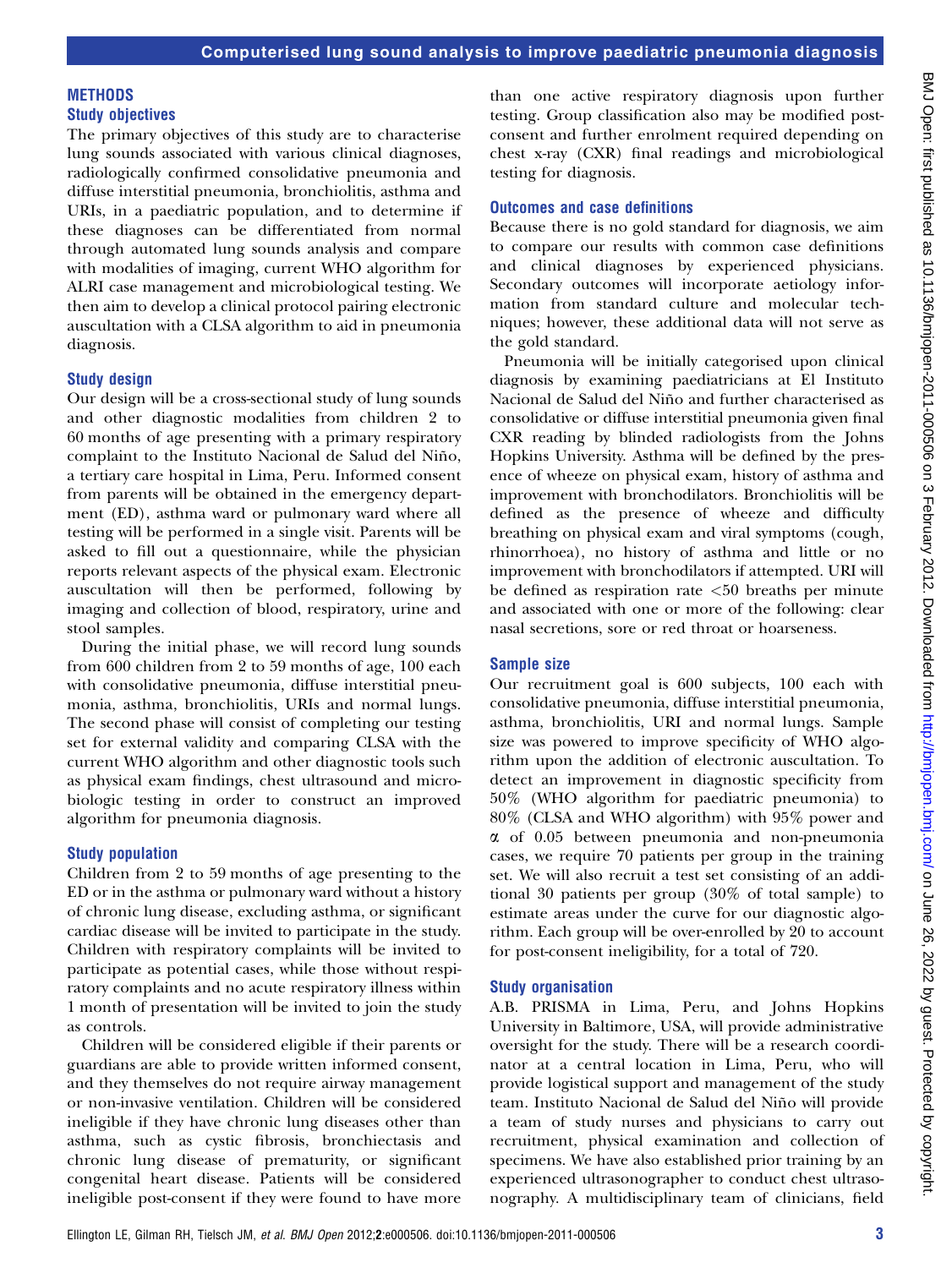epidemiologists, acoustical engineers and biostatisticians from Johns Hopkins University, Tufts University, Cincinnati Children's Hospital and Instituto Nacional de Salud del Niño will be involved with study design and conduct, statistical analysis and reporting of results.

#### **Questionnaire**

We will ask the parent or guardian about the child's past medical history, environmental exposures, access to healthcare and current respiratory symptoms. We will enquire about demographic information, nutrition and vaccination history. We will ask about co-morbidities, family history and developmental history. Environmental questions pertained to housing, number of children, rural versus urban living, parent occupations, smoke and allergen exposure, and sick contacts. Current respiratory symptoms were asked of the parent or guardian to answer subjectively and included rapid breathing, difficulty breathing, chest indrawing, cyanosis, cough, sputum production, audible breath sounds and subjective fever.

#### Physical exam and laboratory testing

The initial set of vital signs will be recorded, including pulse oximetry. During the physical exam, a single examining physician from the larger group of study physicians will be responsible for recording findings for a given patient with emphasis on the respiratory exam. Chest retractions, nasal flaring, grunting, stridor and accessory muscle use will be noted and characterised if present, along with any adventitious lung sounds appreciated by physician and study team member on chest auscultation. Degree of improvement after bronchodilators will also be recorded if administered. Additionally, signs of dehydration and malnutrition will be reported if present. Laboratory results will be recorded if evaluated by the ED and include complete blood count, electrolytes and arterial blood gas.

#### Electronic auscultation

Parents will be allowed to position the patient supine or upright. The study team member will listen to eight auscultation sites using a ThinkLabs ds32a Digital Stethoscope and mp3 recorder, for 10 s at each site, in the following order of placement: front top left and right, fronterolateral bottom right and left, back top right and left and back bottom left and right (figure 1). Auscultation will be performed at the participant's normal breathing patterns during recording without being asked to take deep breaths. We will allow only one repeat of auscultation if recording is interrupted for any reason or due to unacceptable signal quality of the first recording.

#### Lung ultrasound

All participants will receive bilateral lung ultrasonography carried out on SonoSite portable ultrasound machine with HFL38/13-6 MHz and P17/5-1 MHz MicroMax $x^{\circledR}$  transducers by a single ultrasound techni-



Figure 1 Order of auscultation by electronic stethoscope. The study team member will listen to each site, starting with 'A' for 10 s each.

cian who has been trained to the standardised protocol. Patients will be examined in the supine position with each hemithorax divided into six sections: two anterior, two lateral and two posterior. The posterior area is defined from the posterior axillary line to the paravertebral line. Longitudinal and oblique scans will be obtained at each of the chest zones. Longitudinal scans allow visualisation of the ribs with the pleural line under them.23 Representative images from each section will be saved and later transferred to radiologists at an outside institution.

To assess for pneumonia, two of three radiologists must agree on the description of ultrasound images compatible with pneumonia. Consolidation will be determined by (1) the presence of hypo- or anechoic images with loss of distinct pleural lines and (2) an irregular shredded border of the pleural line that is distinct from the lung line, termed the 'shred sign'. Additional signs to be reported will include punctate hyperechoic images reflecting air bronchograms, decreased lung sliding and homogeneous hypoechoic images in the pleural space corresponding to pleural effusions. Interstitial infiltrates will be determined by the presence of 'lung rockets', which correlate to three or more B-lines in a longitudinal view between two ribs. Additional features to be reported include heterogeneous echotexture, air and fluid bronchograms, lung pulse and additional B-lines.<sup>23</sup>

#### Chest radiography

All case participants will undergo chest radiography. We will attempt postero-anterior and lateral films but will allow an antero-posterior view if not possible. Digital images will be sent to a third party reading group blinded to clinical information. Using WHO standardisation of CXR interpretation for paediatric pneumonia,  $24 \times 25$  radiologists will comment on quality as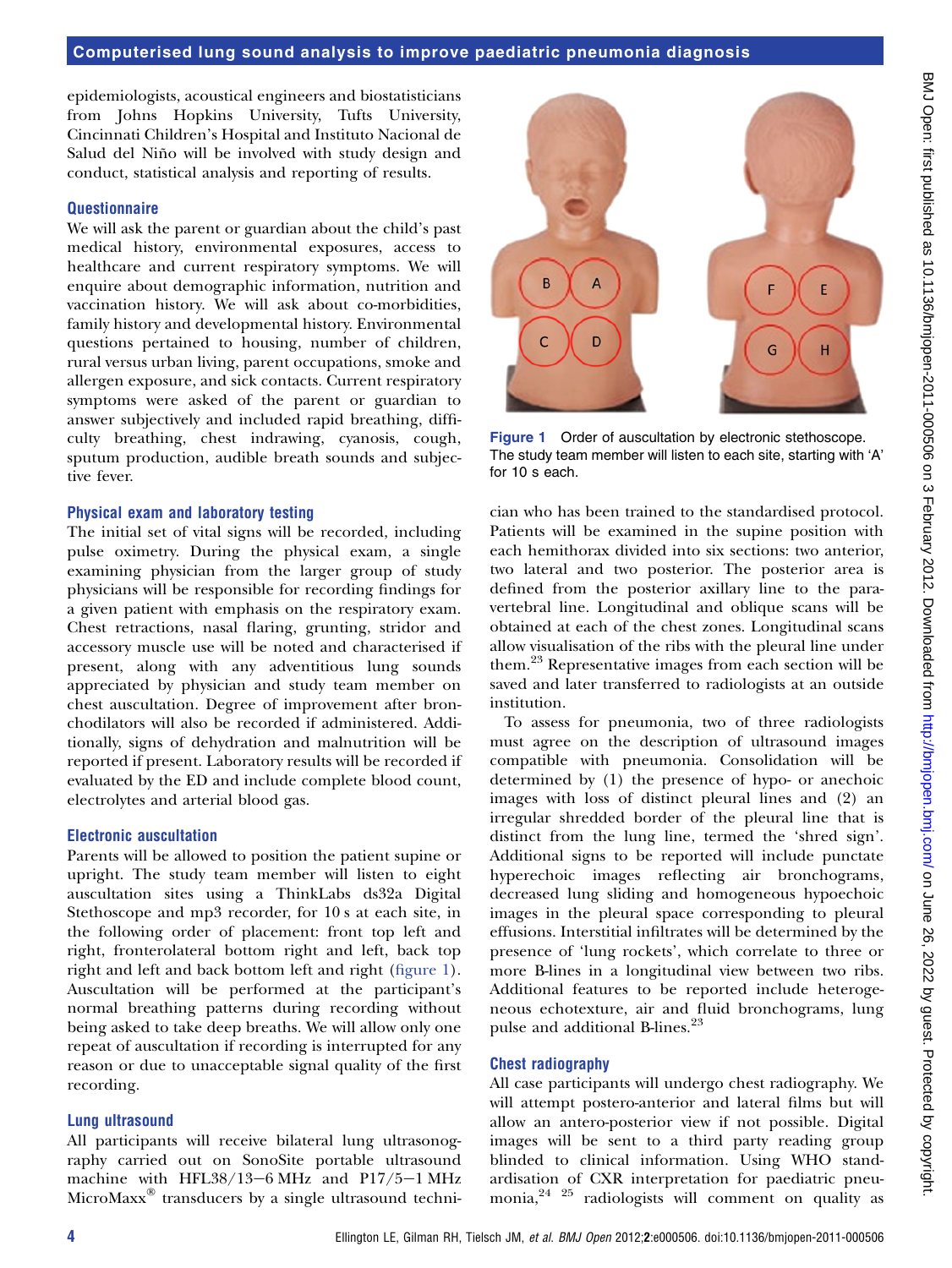adequate, suboptimal or unreadable and on the presence of pathology as consolidative or interstitial with or without pleural effusions. Radiographic evidence of pneumonia will be confirmed by agreement by two of three radiologist reports for a given patient. Additional pathologic findings not previously characterised will also be recorded and reported to the patient's physician for further intervention if necessary.

#### Microbiological studies

Blood, urine and nasopharyngeal samples will be collected according to our study design (figure 2). Blood samples will be drawn for cultures and sensitivities. Urine will be tested for detection of pneumococcal antigen and stored for PCR. Nasopharyngeal swabs will be tested for respiratory viruses, along with culture and sensitivities. Respiratory pathogens tested by PCR will include Streptococcus pneumoniae, Haemophilus influenzae and respiratory syncytial virus.

#### **Safety**

To ensure safety, the researcher collecting data is experienced with providing care to children. The researcher will use this experience to minimise any discomfort the children may have. All blood samples will be collected by a skilled nurse or phlebotomist.

We will adhere to hospital procedures for avoiding hospital-acquired infections. We will wash hands with soap and water or alcohol-based hand sanitizer before patient contact. We will wear gloves, gowns and mask when required. We will clean the devices using alcohol swabs before and after each use.



#### Data quality and management

Prior to data collection, a Manual of Operations will be developed to ensure standardisation and reliability and contain detailed instructions for all study procedures and guidelines for data collection. The manual will be revised as needed and distributed to members of the study team.

All data are recorded first on paper case report forms and subsequently double entered using Microsoft ACCESS. Data sets will be cross validated and errors corrected. Electronic lung recordings will be transferred from the mp3 player to participant-specific files on the study computer at least every other day and backed-up weekly. Digital CXR images will also be uploaded to these files and backed-up similarly.

#### Analysis of lung sounds and statistics

An important first step in CLSA is using common signal processing techniques to investigate high- and lowfrequency information using methods such as the Shorttime Fourier Transform, wavelet transforms and P-spline bases. The second step will be extracting signal processing features to train the classifier.

Based on preliminary recordings to date performed by our group in Baltimore (figure 3), we anticipate that wheeze can be characterised using features from the Fourier transform, such as the existence and temporal stability of tonal peaks in the  $300-1000$  Hz range, while crackles could be recognised using features such as amplitude, the presence of broadband energy and the duration of this energy. Features such as the decrease in signal energy with frequency can characterise movement sounds. We have previously used time-frequency descriptors such as Mel-frequency cepstral coefficients as features and anticipate they will be useful for CLSA but may require temporal information as well. We will use the extracted features from signal processing analyses for classification using machine learning algorithms including: nearest neighbour methods, support vector machines, random forests and gradient boosting. Primary analysis will consist of a fivefold cross validation on the training set to calculate expected prediction errors. The training set will additionally be used to estimate areas under the curve for our diagnostic algorithm, including CLSA, WHO algorithm, imaging and physical exam findings. Secondary analysis will include calculating sensitivities and specificities of experimental diagnostic ultrasound for detection of pneumonia when compared with gold standards (clinical diagnosis and CXR reading). Performance will be measured using logistic and multinomial regression, receiver operating characteristic curves and area under the curve.

#### **DISCUSSION**

This study aims to investigate alternatives to improve the specificity of WHO algorithm for paediatric pneumonia, namely electronic auscultation and chest ultrasonography. Utilising electronic auscultation, we intend to Figure 2 Microbiology testing schematic. characterise and analyse lung sounds associated with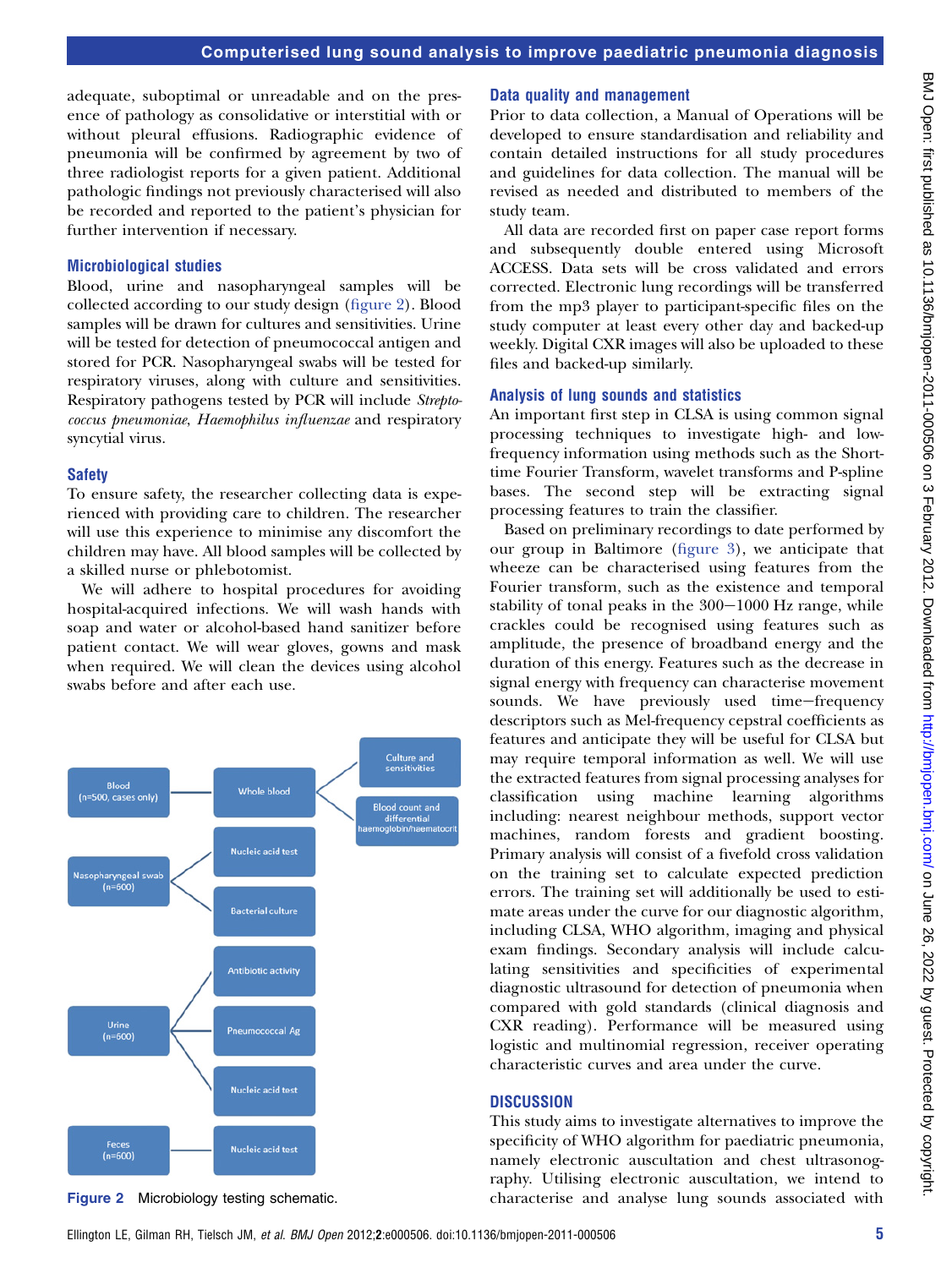Figure 3 Preliminary data suggest a difference in spectral analysis between children with and without wheeze. Short-time Fourier Transform analysis was used to visualise spectrograms of a normal control (A) and asthmatic child with active wheeze (B). Representative sample is from preliminary recordings taken from the Emergency Room at the Johns Hopkins Hospital in Baltimore, Maryland.



consolidative pneumonia, diffuse interstitial pneumonia, bronchiolitis, asthma and URIs to determine if these diagnoses can be differentiated from normal through automated lung sounds and to compare with chest ultrasound, WHO algorithm and molecular testing for aetiology. By reporting a protocol for CLSA, we hope to encourage standardisation and expansion of recorded lung sounds via an online library for continued enhancement of machine learning as well as for continued scientific research and clinical education.

We foresee our greatest challenge in maximising the quality of recorded lung sounds. To begin the study, we will use a commercial electronic stethoscope for recordings, which is identical in design to standard clinical stethoscopes. However, through sound processing using time-frequency analysis methods such as the Short-time Fourier Transform and Continuous Wavelet Transforms, we hope to enhance the signal-to-noise ratio for data analysis and characterisation. By examining additional features such as amplitude, we may also be better able to identify crackles and consolidation. We also plan to test alternative recording devices using piezoelectric microphones covered with a thin polymer that may be able to better capture lung sounds. Based on our recordings to date, we anticipate that wheeze can be differentiated from normal breath using features such as the existence and temporal stability of tonal peaks in the  $300-1000$  Hz range, while crackle should be recognisable using features such as the presence of broadband energy and the duration of this energy. Features such as the decrease in signal energy with frequency can characterise movement sounds. We have previously used time-frequency descriptors borrowed from speech processing (Melfrequency cepstral coefficients and their time derivatives) and cough-specific time-domain features such as signal rise time and event duration and anticipate they will be useful for CLSA. We will use the extracted features from signal processing analyses for classification using machine learning algorithms such as nearest neighbour methods, support vector machines or random forests.

The largest challenge in regards to lung ultrasound will likely be obtaining adequate quality of images and inter-user variability. To reduce variability, the study technician will be trained to systematically scan each

subdivided hemithorax for pathologic findings described previously,  $9^{9}$  23 and if possible, we will attempt lung ultrasound twice for each patient. Ultrasound also takes substantially longer compared with chest radiography because all areas must be adequately explored; therefore, it may be difficult for a child to be cooperative for that length of time. Through our large sample size and detailed methods, we aim to improve standardisation of paediatric chest ultrasound and further define pathologic findings associated with disease, which may also lead to more efficient and faster scanning.

Limitations to this study centre mostly on our case definitions for clinical diagnoses. As mentioned previously, there are no precise gold standards and as with many paediatric diseases, diagnosis is clinical. As such, our end points are determined by clinical exam findings by single examining physicians with additional confirmation via radiology for pneumonia cases only. We acknowledge the variability of observed findings among physicians and accept that this is the mechanism of diagnosis in most clinical settings.

WHO algorithm for case management of paediatric pneumonia lacks diagnostic specificity. While clinical information such as elevated heart rate and decreased oxygen saturation may aid in degree of illness and monitoring, these data also lack specificity required to drastically improve case management. Lung ultrasound is also a promising tool and offers portability that is not available for radiography. Ultrasound has the added benefit of pleural effusion detection, which may prove an important adjunct to the electronic auscultation algorithm. However, cost and availability of skilled technicians may greatly hamper its utility in resource-poor settings, similar to microbiologic testing. Electronic auscultation is a simple inexpensive tool that could have great diagnostic impact on ALRI in children worldwide. Through further research, we foresee utilising this tool with pre-programmed computerised analysis to improve case management in developing countries.

#### Author affiliations

<sup>1</sup> Division of Pulmonary and Critical Care, Johns Hopkins University, Baltimore, Maryland, USA

<sup>2</sup>Program in Global Disease Epidemiology and Control, Johns Hopkins University, Baltimore, Maryland, USA